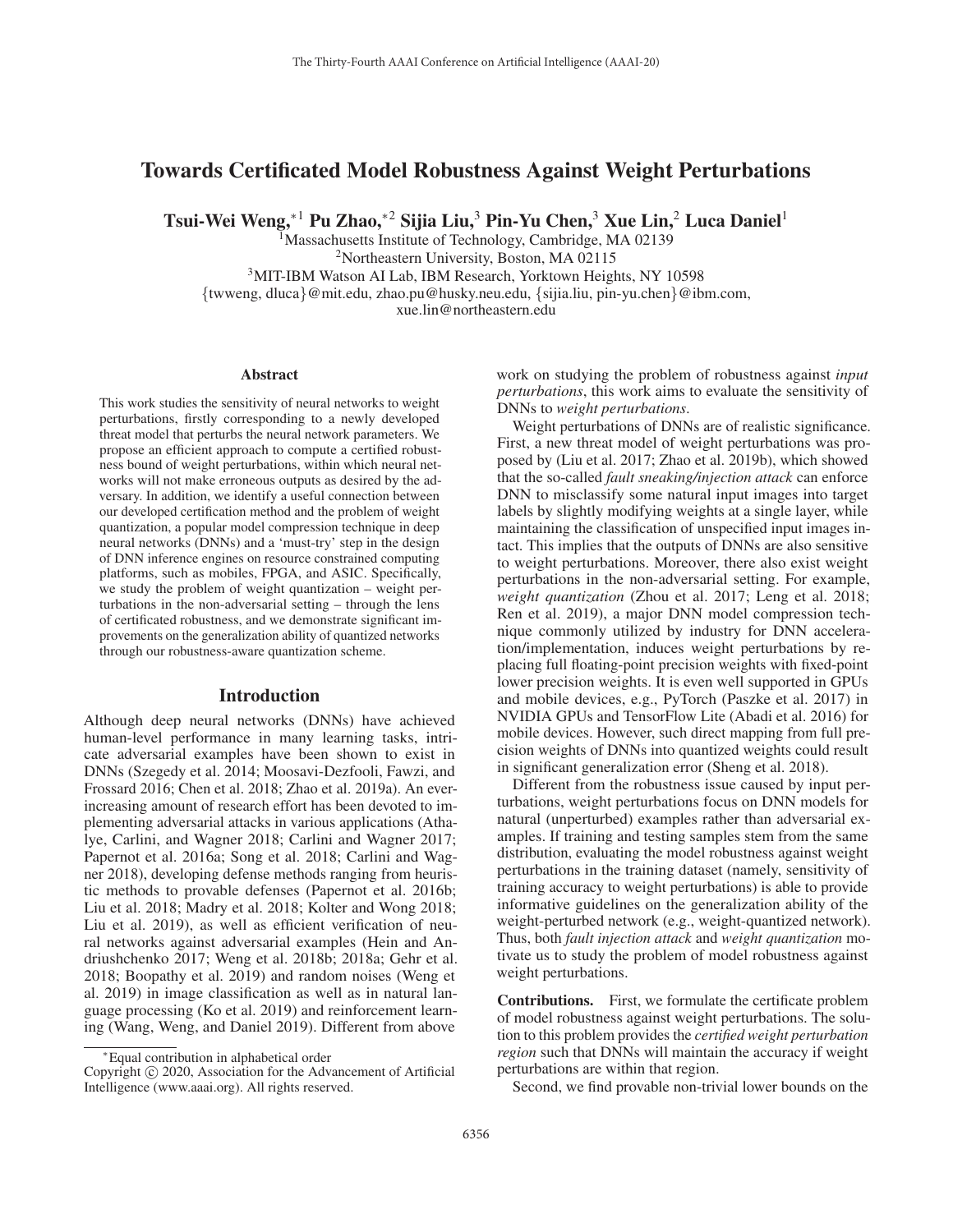exact certified weight perturbation region in two scenarios: a) single-layer perturbation and b) multi-layer perturbation. We empirically show that the certified lower bound provides a reasonable assessment on the practical model robustness against fault injection (Liu et al. 2017; Zhao et al. 2019b).

Third, we propose a new design of weight quantization by leveraging the statistics obtained from the certified weight perturbation region. This leads to a robust-aware quantization scheme, for which we show it can be efficiently achieved via alternating direction method of multipliers (ADMM) (Boyd et al. 2011). The resulting quantized network yields a significant improvement on its generalization ability compared to other quantization methods which neglect the effect of weight perturbations on the training procedure.

Related works. A line of work relevant to ours is formal verification of neural networks (Liu et al. 2019), which provides robustness guarantee that any input perturbation within a neighborhood of the natural example cannot fool the classifier's top-1 prediction. In (Katz et al. 2017; Ehlers 2017; Bunel et al. 2018; Dutta et al. 2017), satisfiability modulo theory (SMT) or mixed-integer programming (MIP) based methods provided exact robustness certificate with respect to the input perturbation strength. However, these approaches suffer from the scalability issue due to high computational complexity. Moreover, the work (Raghunathan, Steinhardt, and Liang 2018; Dvijotham et al. 2018; Wong and Kolter 2017; Weng et al. 2018a; 2018b; Wong et al. 2018) relaxed the exact verification problem by over-approximating the output space of a network given a neighborhood near the natural input. Such a relaxation leads to fast computation in the verification process but only proves a lower bound of exact robustness guarantees. Our paper is extended from the second line of work on certification of networks but with the main difference on the threat model: weight perturbations rather than input perturbations. Besides rigorously certifying network robustness, the work (Cheney, Schrimpf, and Kreiman 2017) empirically showed the robustness of convolutional neural networks (CNNs) against weight perturbations.

Different from existing literature, our work on certified robustness extended from input to weight perturbations is non-trivial, since the latter could be coupled at multiple layers. Most importantly, we provide a use case, design of weight quantization scheme, showing that robustness against weight perturbations matters even in the non-adversarial setting. It is worth mentioning that different from existing weight quantization work (Leng et al. 2018; Park, Ahn, and Yoo 2017; Zhou et al. 2017; Lin, Talathi, and Annapureddy 2016; Wu et al. 2016; Rastegari et al. 2016; Hubara et al. 2016), our work provides a solution through the leans of formal verification of model robustness and has the potential to be integrated with well-developed weight quantization frameworks (Paszke et al. 2017; Abadi et al. 2016).

#### Problem Setup

Notations. Throughout the paper, unless specified otherwise we use the following notations. Let (**x**, c) denote a pair of example **x** and class label c. For a K-layer neural network, let  $n_k$ ,  $\mathbf{W}^{(k)} \in \mathbb{R}^{n_k \times n_{k-1}}$ ,  $\mathbf{b}^{(k)} \in \mathbb{R}^{n_k}$  denote the number of

neurons, the weight matrix and the bias vector at layer  $k$ , respectively. We use the superscript  $(k)$  to indicate the variable associated with layer k. We also define  $\mathbf{W} := \{\mathbf{W}^{(k)}\}_{k=1}^K$ <br>and  $\mathbf{h} := \int \mathbf{h}^{(k)} \, \mathbf{W}$  to denote the vector/matrix/set contain and **b** :=  ${\bf b}^{(k)}$   $K_{=1}^K$  to denote the vector/matrix/set contain-<br>ing all variables indexed by k. And we use [K] to denote the ing all variables indexed by  $k$ . And we use  $[K]$  to denote the integer set  $\{1, 2, ..., K\}$ . Let  $f(\mathbf{x}; \mathbf{W}, \mathbf{b}) \in \mathbb{R}^{n_K}$  be a neural network function with respect to the input  $x$  for  $n<sub>K</sub>$  output classes. Here we refer  $f$  as the logit layer. The softmax layer can be safely discarded in our analysis due to its monotonicity. We use  $f_j(\mathbf{x}; \mathbf{W}, \mathbf{b})$  (or simply  $f_j$ ) to denote the j-th class output of the neural network. Let  $\tilde{\Phi}^{(k)}(\mathbf{x}) \in \mathbb{R}^{n_k}$  and  $\Phi^{(k)}(\mathbf{x}) \in \mathbb{R}^{n_k}$  denote the pre-activation and post-activation  $\Phi^{(k)}(\mathbf{x}) \in \mathbb{R}^{n_k}$  denote the pre-activation and post-activation values of the k-th layer respectively. And let  $\sigma(\cdot)$  denote a values of the k-th layer, respectively. And let  $\sigma(\cdot)$  denote a non-linear element-wise activation function.

**Neural network model.** We focus on the  $K$ -layer fullyconnected (FC) feedforward neural network with ReLU activation functions but the results can also be generalized to convolutional neural networks and general activations. The input-output relationship of the network is given by

$$
\Phi^{(k)}(\mathbf{x}) = \sigma\left(\tilde{\Phi}^{(k)}(\mathbf{x})\right),\tilde{\Phi}^{(k)}(\mathbf{x}) = \mathbf{W}^{(k)}\Phi^{(k-1)}(\mathbf{x}) + \mathbf{b}^{(k)}, \quad k \in [K],
$$
\n(1)

where  $\Phi^{(0)}(\mathbf{x}) := \mathbf{x}$ , and  $f(\mathbf{x}; \mathbf{W}, \mathbf{b}) = \Phi^{(K)}(\mathbf{x})$ . In the classification setting the predicted class c is the class that classification setting, the predicted class  $c$  is the class that has the largest output value:  $\arg \max_i f_i$ .

Weight perturbations. The problem of our interest is to provide a robustness certificate for a neural network when its weight parameters are perturbed. We define  $\ell_{\infty}$ -norm based weight perturbations as

$$
\mathcal{B}(\mathbf{W}, \epsilon) = \left\{ \hat{\mathbf{W}} \mid \hat{\mathbf{W}} = \{ \hat{\mathbf{W}}^{(k)} \},\right.\n\left\|\hat{\mathbf{W}}^{(k)} - \mathbf{W}^{(k)}\right\|_{\infty} \leq \epsilon, \forall k \in [K] \right\},\n\tag{2}
$$

where  $\epsilon$  is the perturbation radius, and  $\hat{\mathbf{W}}^{(k)}$  denotes the perturbed weights against the original weights  $\mathbf{W}^{(k)}$  at each layer. Given  $\epsilon$ , verifying the neural network robustness (at input  $x$  with the true label  $c$ ) against weight perturbation can be cast as the following optimization problem

$$
\begin{array}{ll}\n\text{minimize} & f_c(\hat{\mathbf{W}}) - \max_{j \neq c} f_j(\hat{\mathbf{W}}) \\
\hat{\mathbf{w}} \\
\text{subject to} & \hat{\mathbf{W}} \in \mathcal{B}(\mathbf{W}, \epsilon),\n\end{array} \tag{3}
$$

where we use the simplified notation  $f_i(\mathbf{W})$  to highlight the dependency of classification on model weights by omitting **x** and **b**. If the optimal value of problem (3) is *positive*, then the robustness of the neural network is certified under  $\epsilon$ -tolerant weight perturbation at input **x**.

*Goal of robustness certification under weight perturbation:* Finding the *largest*  $\epsilon$  such that problem (3) has the *positive* optimal value.

We remark that problem (3) maintains the similar formulation of verifying neural network's robustness against *input perturbation*, e.g., recent works (Wong and Kolter 2017; Weng et al. 2018a; 2018b; Wong et al. 2018). However, none of them investigated the direction of certifying robustness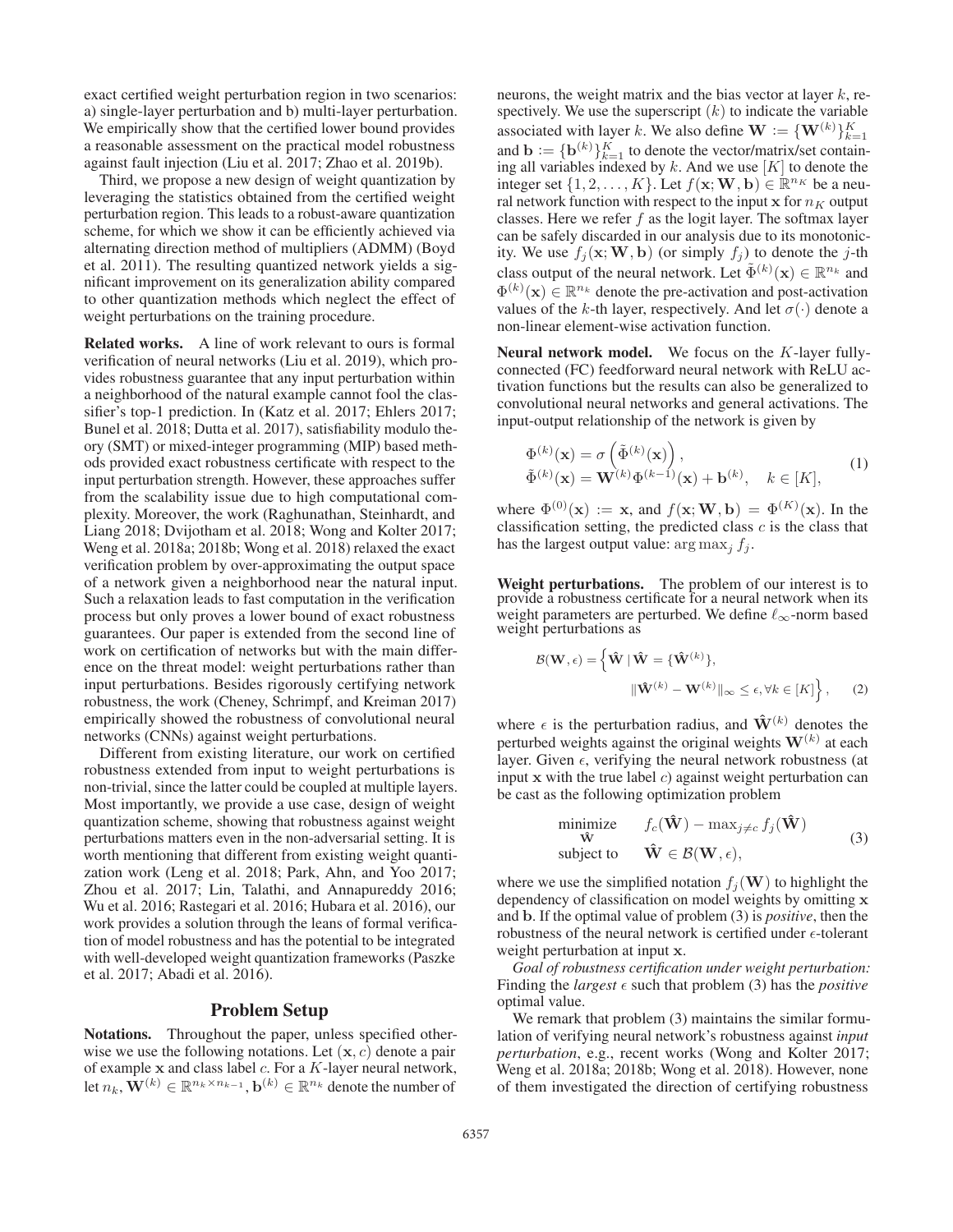against weight perturbation. Different from the input perturbation that generates an adversarial example, the effect of weight perturbation on network robustness is measured under the original input. At this sense, the certified perturbation region in terms of  $\epsilon$  in (3) offers the new perspective on how sensitive the prediction accuracy of a well-trained network could be against weight perturbation. Moreover, since weights can be perturbed at multiple layers, the problem of weight perturbation suffers from a more complicated layerwise coupling issue than that of certifying input perturbation.

# Towards Certified Sensitivity of Weight Perturbations

In this section, we formally describe the idea of certified lower bound when the weights of neural networks are perturbed. We start from a simple 2-layer MLP example and provide general results in Theorem 3.1. Based on Theorem 3.1, we illustrate how to further generalize our results to multi-layer perturbation setting.

# Certified lower bound: Single-layer weight perturbation

When the weight perturbation only occurs at a single layer (e.g. the N-th layer,  $N \leq K$ ), we have the constraint:

 $\|\hat{\mathbf{W}}^{(N)} - \mathbf{W}^{(N)}\|_{\infty} \leq \epsilon, \ \hat{\mathbf{W}}^{(k)} = \mathbf{W}^{(k)}, \text{ if } k \neq N, k \in [K].$  (4) Ideally, we would like to solve problem (3) *exactly* to get the maximum possible (exact) tolerance  $\epsilon$  on the weight perturbation such that the top-1 prediction of a neural network classifier will not change. However, it has been shown that there does not exist a polynomial time algorithm to compute the *exact robustness* of neural networks (Katz et al. 2017). Hence, our goal is to find a non-trivial  $\epsilon$  efficiently and this problem can be formulated as follows.

Let  $f_c^L(\hat{\mathbf{W}})$  and  $f_c^U(\hat{\mathbf{W}})$  be two linear functions of  $\hat{\mathbf{W}}$ <br>such that  $f_c^L(\hat{\mathbf{W}}) \le f_c(\hat{\mathbf{W}}) \le f_c^U(\hat{\mathbf{W}})$  for all  $\hat{\mathbf{W}}$ , and let<br> $\gamma_c^L = \min_{\hat{\mathbf{W}} \in \mathcal{B}(\mathbf{W}, \epsilon)} f_c^L(\hat{\mathbf{W}})$ ,  $\gamma_c^U = \max_{$  $f_c^L(\hat{\mathbf{W}}), \gamma_c^U = \max_{\hat{\mathbf{W}} \in \mathcal{B}(\mathbf{W}, \epsilon)}$  $f_c^U(\hat{\mathbf{W}})$ . (5)

We can compute  $\epsilon$  by solving the following problem:

maximize 
$$
\epsilon
$$
  
\nsubject to  $\gamma_c^L - \gamma_j^U > 0, \forall j \neq c.$  (6)

Note that the constraint set  $\gamma_c^L$  –  $\max_{j \neq c} \gamma_j^U > 0$  (namely,  $\gamma_c^L - \gamma_j^U > 0, \forall j \neq c$ ) is more restricted than  $f_c(\hat{\mathbf{W}})$  –  $\max_{i \neq c} f_i(\hat{\mathbf{W}}) > 0$ . Thus, the solution to problem (6) provides a certified lower bound on the maximum  $\epsilon$  to ensure the positive objective value of problem (3). In fact, in the following, we will show that  $\gamma_c^L$  and  $\gamma_c^U$  can be computed analytically, and hence we are able to find the solution of (6) efficiently through bi-section on  $\epsilon$ . Note that in the work (Weng et al. 2018a), the authors proposed an efficient algorithm *Fast-Lin* to compute a certified lower bound for neural networks with *input perturbation*, whereas in this work, we focus on *weight-perturbation* on the neural networks and show that it is also possible to derive certified lower bound for this problem setting. Furthermore, we show in Sec 4 and 5 that our technique are beneficial to developing a new weight quantization scheme with better generalization.

Neural network  $f$  is bounded by two linear functions  $f_C^L(\hat{\mathbf{W}})$  and  $f_C^U(\hat{\mathbf{W}})$ . The core idea to deriving the lin-<br>ear bounds  $f^L(\hat{\mathbf{W}})$   $f^U(\hat{\mathbf{W}})$  of a K-layer feed forward new ear bounds  $f_c^L(\hat{\mathbf{W}})$ ,  $f_c^U(\hat{\mathbf{W}})$  of a K-layer feed-forward neu-<br>ral network f is to apply linear upper and lower bound on ral network  $\tilde{f}$  is to apply linear upper and lower bound on each neuron's activation and consider the signs of associated weights. We start with a 2-layer network  $(K = 2)$  and then extend it to the general case. Suppose that the first layer weights are perturbed and we have (4) with  $K = 1$ . The j-th output of the network (with respect to  $\hat{\mathbf{W}}^{(1)}$ ) is then given by

$$
f_j(\hat{\mathbf{W}}^{(1)}) = \sum_{r \in [n_1]} W_{j,r}^{(2)} \sigma\left(\hat{\mathbf{W}}_{r,:}^{(1)} \mathbf{x} + b_r^{(1)}\right) + b_j^{(2)}, \quad (7)
$$

where  $W_{j,r}$  denotes the  $(j, r)$ -th entry of **W**, and  $\hat{\mathbf{W}}_{r,:}$  denotes the *r*-th row of  $\hat{\mathbf{W}}$ . Since  $\mathbf{W}_{r,:}^{(1)} - \epsilon \leq \hat{\mathbf{W}}_{r,:}^{(1)} \leq$  $\mathbf{W}_{r}^{(1)} + \epsilon$ , the pre-activation  $y_r^{(1)} := \mathbf{\hat{W}}_{r}^{(1)} \mathbf{x} + b_r^{(1)}$  at the 1-st layer is bounded by some constants  $l_r^{(1)}$ , and  $u_r^{(1)}$ , which are determined by the signs of **x** and the bounds of  $\mathbf{\hat{W}}_{r,:}^{(1)}$ .

Given  $y_r^{(1)} \in [l_r^{(1)}, u_r^{(1)}]$ , the non-linear activation function<br> $u^{(1)}$ ), has small in the non-locular (There at al. 2018), with  $\sigma(y_r^{(1)})$  has explicit linear bounds (Zhang et al. 2018) with  $\sigma(y_r^{(1)})$  has explicit linear bounds (Zhang et al. 2018) with slope and bias parameters  $\{\alpha_{L,r}^{(1)}, \alpha_{U,r}^{(1)}\}$  and  $\{\beta_{L,r}^{(1)}, \beta_{U,r}^{(1)}\}$  as follows:

$$
\alpha_{L,r}^{(1)}(y_r^{(1)} + \beta_{L,r}^{(1)}) \le \sigma(y_r^{(1)}) \le \alpha_{U,r}^{(1)}(y_r^{(1)} + \beta_{U,r}^{(1)}).
$$
 (8)

If  $l_r^{(1)} < 0 < u_r^{(1)}$ , then  $\alpha_{L,r}^{(1)} = \alpha_{U,r}^{(1)} = \frac{u_r^{(1)}}{u_r^{(1)} - l_r^{(1)}}, \beta_{L,r}^{(1)} = 0$ , and  $\beta_{U,r}^{(1)} = -l_r^{(1)}$ ; if  $l_r^{(1)} \le u_r^{(1)} \le 0$ , then all parameters are zeros; if  $0 \le l_r^{(1)} \le u_r^{(1)}$ , then  $\alpha_{L,r}^{(1)} = \alpha_{U,r}^{(1)} = 1$  and  $\beta_{L,r}^{(1)} = \beta_{U,r}^{(1)} = 0$ . The equations (7) and (8) of the 2-layer network example imply two general rules:

- 1. The pre-activation bounds at the  $N$ -th layer are known *a priori* (since no weight prior to the N-th layer is perturbed), and thus we only need to perform bound propagation for  $k>N$  layers;
- 2. The final layer bounds  $f_c^L(\hat{\mathbf{W}})$  and  $f_c^U(\hat{\mathbf{W}})$  can be com-<br>puted via bound propagation. The idea is to compute the puted via bound propagation. The idea is to compute the pre-activation bounds layer by layer (which is so-called bound propagation) analytically via Theorem 0.1. In Theorem 0.1, we show the analytic output bounds of neural networks when there exists single-layer  $\ell_p$ -norm weight perturbation with  $p \geq 1$ .

Theorem 0.1 *Suppose that the* N*-th layer weights are perturbed in a K-layer neural network. Let*  $f : \mathbb{R}^{n_N \times n_{N-1}} \rightarrow$  $\mathbb{R}^{n_K}$  *denote the mapping from perturbed weights*  $\hat{\mathbf{W}}^{(N)}$  *at the single layer* N *to predicted outputs at the final layer* K*.* **Then there exist two explicit functions**  $f_j^L : \mathbb{R}^{n_N \times n_{N-1}} \to \mathbb{R}$ and  $f_j^U$ :  $\mathbb{R}^{n_N \times n_{N-1}}$   $\rightarrow \mathbb{R}$  *for class*  $\forall j \in [n_K]$ *, such that the following inequality holds the following inequality holds*

$$
f_j^L(\hat{\mathbf{W}}^{(N)}) \le f_j(\hat{\mathbf{W}}^{(N)}) \le f_j^U(\hat{\mathbf{W}}^{(N)}), \tag{9}
$$

*where*  $\|\hat{\mathbf{W}}_{s,:}^{(N)} - \mathbf{W}_{s,:}^{(N)}\|_p \le \epsilon$  and  $\hat{\mathbf{W}}^{(k)} = \mathbf{W}^{(k)}$  for  $\forall k \ne N$  and  $p \ge 1$ . The closed forms of lower and unner hounds <sup>N</sup>*, and* <sup>p</sup> <sup>≥</sup> 1*. The closed forms of lower and upper bounds*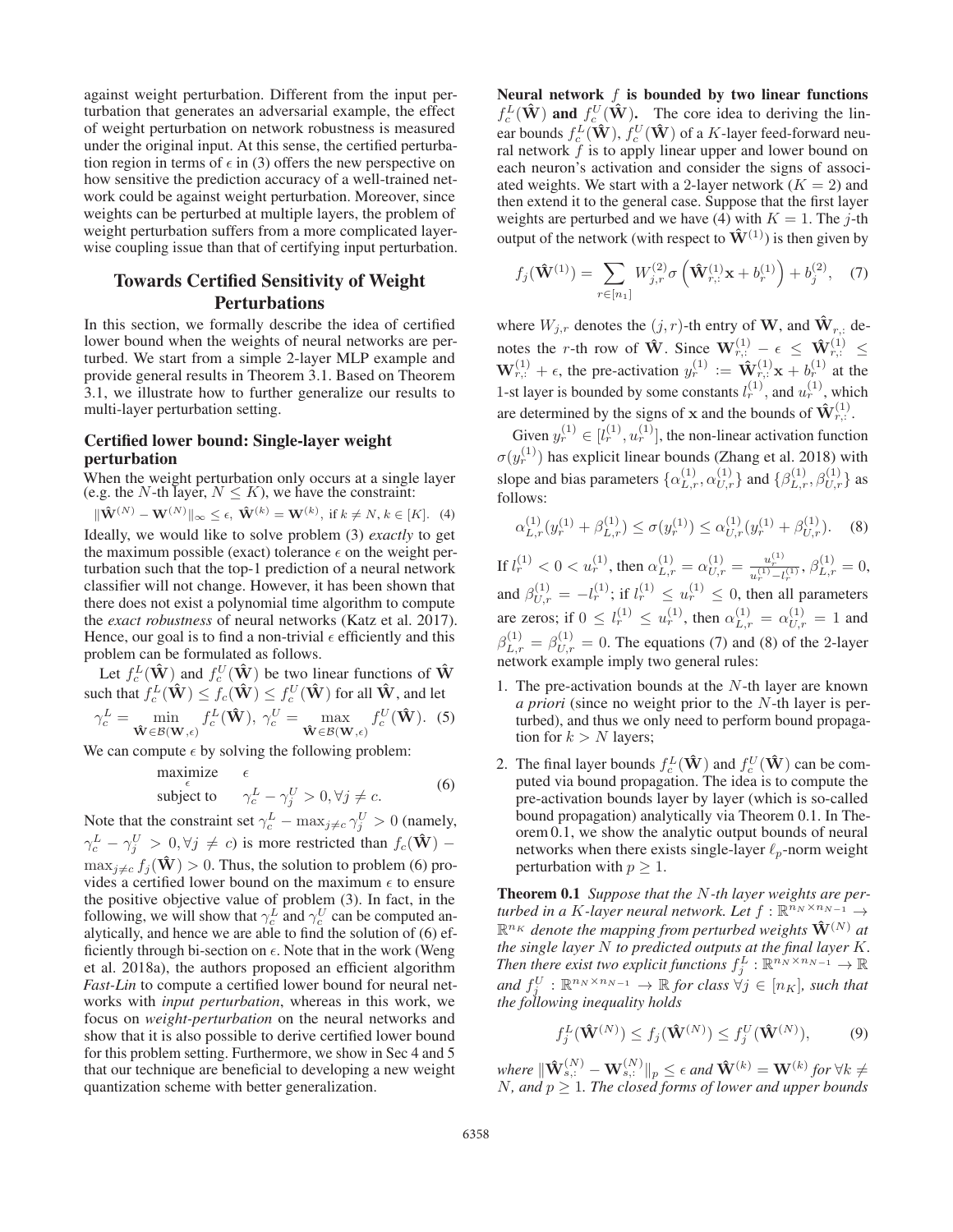*in* (9) *are given by*

$$
f_j^U(\hat{\mathbf{W}}^{(N)}) = \mathbf{\Lambda}_{j,:}^{(N-1)} \hat{\mathbf{W}}^{(N)} \Phi^{(N-1)}(\mathbf{x})
$$
  
+ 
$$
\sum_{k=N}^{K} \mathbf{\Lambda}_{j,:}^{(k)} (\mathbf{b}^{(k)} + \mathbf{\Delta}_{:,j}^{(k)}), \qquad (10)
$$
  

$$
f_j^L(\hat{\mathbf{W}}^{(N)}) = \mathbf{\Omega}_{j,:}^{(N-1)} \hat{\mathbf{W}} \Phi^{(N-1)}(\mathbf{x})
$$

 $+\sum_{k=-N}$ K  $k = N$  $\Omega_{j,:}^{(k)}(\mathbf{b}^{(k)} + \Theta_{:,j}^{(k)}),$  (11)

*where*

$$
\mathbf{\Lambda}_{j,:}^{(k-1)} = \begin{cases} \mathbf{e}_{j}^{\top} & \text{if } k = K+1, \\ \mathbf{\Lambda}_{j,:}^{(k)} \odot \lambda_{j,:}^{(k-1)} & \text{if } k = N, \\ (\mathbf{\Lambda}_{j,:}^{(k)} \mathbf{W}^{(k)}) \odot \lambda_{j,:}^{(k-1)} & \text{otherwise.} \end{cases}
$$

$$
\mathbf{\Omega}_{j,:}^{(k-1)} = \begin{cases} \mathbf{e}_{j}^{\top} & \text{if } k = K+1, \\ \mathbf{\Omega}_{j,:}^{(k)} \odot \omega_{j,:}^{(k-1)} & \text{if } k = N, \\ (\mathbf{\Omega}_{j,:}^{(k)} \mathbf{W}^{(k)}) \odot \omega_{j,:}^{(k-1)} & \text{otherwise.} \end{cases}
$$

Here the matrices  $\lambda^{(k)}$ ,  $\omega^{(k)}$ ,  $\mathbf{\Delta}^{(k)}$ ,  $\mathbf{\Theta}^{(k)}$  are functions of the *linear bounding parameters*  $\{\alpha_{L,i}^{(k)}, \alpha_{U,i}^{(k)}\}$  *and*  $\{\beta_{L,i}^{(k)}, \beta_{U,i}^{(k)}\}$ *on each neuron* i *at layer* k*:*

$$
\lambda_{j,i}^{(k)} = \begin{cases} \alpha_{U,i}^{(k)} & \text{if } k \neq N-1, \ \Lambda_{j,:}^{(k+1)} \mathbf{W}_{:,i}^{(k+1)} \geq 0, \\ \alpha_{L,i}^{(k)} & \text{if } k \neq N-1, \ \Lambda_{j,:}^{(k+1)} \mathbf{W}_{:,i}^{(k+1)} < 0, \\ 1 & \text{if } k = N-1. \end{cases}
$$
  
\n
$$
\omega_{j,i}^{(k)} = \begin{cases} \alpha_{L,i}^{(k)} & \text{if } k \neq N-1, \ \Omega_{j,:}^{(k+1)} \mathbf{W}_{:,i}^{(k+1)} \geq 0, \\ \alpha_{U,i}^{(k)} & \text{if } k \neq N-1, \ \Omega_{j,:}^{(k+1)} \mathbf{W}_{:,i}^{(k+1)} < 0, \\ 1 & \text{if } k = N-1. \end{cases}
$$
  
\n
$$
\Delta_{i,j}^{(k)} = \begin{cases} \beta_{U,i}^{(k)} & \text{if } k \neq N-1, \ \Lambda_{j,:}^{(k+1)} \mathbf{W}_{:,i}^{(k+1)} \geq 0, \\ \beta_{L,i}^{(k)} & \text{if } k \neq N-1, \ \Lambda_{j,:}^{(k+1)} \mathbf{W}_{:,i}^{(k+1)} < 0, \\ 0 & \text{if } k = N-1. \end{cases}
$$
  
\n
$$
\Theta_{i,j}^{(k)} = \begin{cases} \beta_{L,i}^{(k)} & \text{if } k \neq N-1, \ \Omega_{j,:}^{(k+1)} \mathbf{W}_{:,i}^{(k+1)} \geq 0, \\ \beta_{U,i}^{(k)} & \text{if } k \neq N-1, \ \Omega_{j,:}^{(k+1)} \mathbf{W}_{:,i}^{(k+1)} < 0, \\ 0 & \text{if } k = N-1. \end{cases}
$$

*where*  $\odot$  *is the Hadamard product and*  $\mathbf{e}_j \in \mathbb{R}^{n_K}$  *is a j-th basis vector.*

*Proof.* The proof on the input perturbation (Weng et al. 2018a; Zhang et al. 2018; Boopathy et al. 2019) can be adapted to weight perturbation in our case, where we have  $f_j(\hat{\mathbf{W}}^{(N)}) \leq f_j^{U, K-1}(\hat{\mathbf{W}}^{(N)}) \leq f_j^{U, K-2}(\hat{\mathbf{W}}^{(N)}) \leq \ldots \leq f_j^{U, N+1}(\hat{\mathbf{W}}^{(N)}) = \tilde{\mathbf{W}}_{j,:}^{(N+1)} \sigma(\hat{\mathbf{W}}^{(N)} \Phi^{(N-1)} + \mathbf{b}^{(N)})$ . The derivation of  $\Lambda_{j,:}^{(k-1)}, \Omega_{j,:}^{(k-1)}$  from layers  $N+1$  to  $K-1$  is the same except for the N-th layer. For N-th layer since the same except for the  $N$ -th layer. For  $N$ -th layer, since the perturbation is now on  $\mathbf{\hat{W}}^{(N)}$  rather than **x**, we let  $\Lambda_{j,:}^{(N-1)} = \Lambda_{j,:}^{(N)} \odot \lambda_{j,:}^{(N-1)}$ . By using the same trick to de-<br>compose  $\sigma(u)$  by the inequality (8) with associated sign of compose  $\sigma(y)$  by the inequality (8) with associated sign of the equivalent matrix  $\tilde{\mathbf{W}}_{j,:}^{(\tilde{N}+1)}$ , we get the final upper bound (10). The lower bound  $\tilde{f}_j^L(\hat{\mathbf{W}}^{(N)})$  can be derived similarly.  $\Box$ 

Global output bounds  $\gamma_i^U$  and  $\gamma_i^L$ . Based on (10) and (11), we can further derive the global output bounds  $\gamma_i^U$  and  $\gamma_i^L$ , which are constants, determined by (5). Since  $f_j^L$  and  $f_j^U$  are two linear functions and  $\hat{\mathbf{W}} \in \mathcal{B}(\mathbf{W}, \epsilon)$  is a convex norm constraint the optimal value of problem (5) can convex norm constraint, the optimal value of problem  $(5)$  can be obtained by Holder's inequalities:

$$
\gamma_j^U = \epsilon \|\mathbf{\Lambda}_{j,:}^{(N-1)}\|_1 \cdot \|\Phi^{(N-1)}(\mathbf{x})\|_q
$$
  
+  $\mathbf{\Lambda}_{j,:}^{(N-1)} \mathbf{W}^{(N)} \Phi^{(N-1)}(\mathbf{x}) + \sum_{k=N}^K \mathbf{\Lambda}_{j,:}^{(k)} (\mathbf{b}^{(k)} + \mathbf{\Delta}_{:,j}^{(k)}),$   

$$
\gamma_j^L = -\epsilon \|\mathbf{\Omega}_{j,:}^{(N-1)}\|_1 \cdot \|\Phi^{(N-1)}(\mathbf{x})\|_q
$$
  
+  $\mathbf{\Omega}_{j,:}^{(N-1)} \mathbf{W}^{(N)} \Phi^{(N-1)}(\mathbf{x}) + \sum_{k=N}^K \mathbf{\Omega}_{j,:}^{(k)} (\mathbf{b}^{(k)} + \mathbf{\Theta}_{:,j}^{(k)}),$   
(13)

where  $1/q = 1 - 1/p$ . As  $\gamma_v^U$  and  $\gamma_c^L$  are monotonically increasing and decreasing with respect to  $\epsilon$  respectively we increasing and decreasing with respect to  $\epsilon$ , respectively, we can solve problem (6) by the bisection search over  $\epsilon$ , which renders the certified lower bound on network's robustness against weight perturbation.

As a final remark, our work is different from adversarial robustness against input perturbation in that  $f$  is a function of perturbed weight matrix  $\hat{\mathbf{W}}^{(N)}$  bounded by two linear functions  $f_j^U(\tilde{\mathbf{W}}^{(N)}), f_j^L(\tilde{\mathbf{W}}^{(N)})$  as opposed to a function of perturbed input x Interestingly once the neufunction of perturbed input **x**. Interestingly, once the neuron's activation are linearly bounded, we can directly apply the similar idea in (Weng et al. 2018a; Zhang et al. 2018; Boopathy et al. 2019) to compute the bounds layer-by-layer with Theorem 0.1. Our results can also be directly extended to convolutional layers following (Boopathy et al. 2019).

#### Certified lower bound: Multi-layer perturbation

When there exists multi-layer weights perturbations, deriving the certified lower bound becomes much more involved as the weight perturbations will be coupled across layers. However, computing layer-wise bound for each neuron is still possible – we can integrate previous single-layer results with interval bound propagation as demonstrated below. Without loss of generality, assume that the weight matrices at the S-th layer and the N-th layer are both perturbed with  $S < N < K$ . Equations (12) and (13) can be directly used to compute the perturbation bounds at each neuron of layer S by viewing the  $N-1$ -th layer as the output layer. For  $N-1 \leq i \leq K$ , we have  $\hat{l}_r^{(i)} \leq \Phi_r^{(i)} \leq \hat{u}_r^{(i)}$ , where  $\hat{u}_r^{(i)} = \sigma(u_r^{(i)}), \hat{l}_r^{(i)} = \sigma(l_r^{(i)}).$ <br>Let  $k = N - 1$ ,  $n = \infty$  and  $q = 1$ , we then have: Let  $k = N - 1$ ,  $p = \infty$  and  $q = 1$ , we then have: • if  $i = k$ ,

$$
u_j^{(i+1)} = |\mathbf{W}_{j,:}^{(i+1)}| \frac{\hat{u}^{(i)} - \hat{l}^{(i)}}{2} + \mathbf{W}_{j,:}^{(i+1)} \frac{\hat{u}^{(i)} + \hat{l}^{(i)}}{2}
$$
  
+  $\mathbf{b}_j^{(k+1)} + \epsilon || \frac{\hat{u}^{(i)} - \hat{l}^{(i)}}{2} ||_q + \epsilon || \frac{\hat{u}^{(i)} + \hat{l}^{(i)}}{2} ||_q$   

$$
l_j^{(i+1)} = -|\mathbf{W}_{j,:}^{(i+1)}| \frac{\hat{u}^{(i)} - \hat{l}^{(i)}}{2} + \mathbf{W}_{j,:}^{(i+1)} \frac{\hat{u}^{(i)} + \hat{l}^{(i)}}{2}
$$
  
+  $\mathbf{b}_j^{(k+1)} - \epsilon || \frac{\hat{u}^{(i)} - \hat{l}^{(i)}}{2} ||_q + \epsilon || \frac{\hat{u}^{(i)} + \hat{l}^{(i)}}{2} ||_q$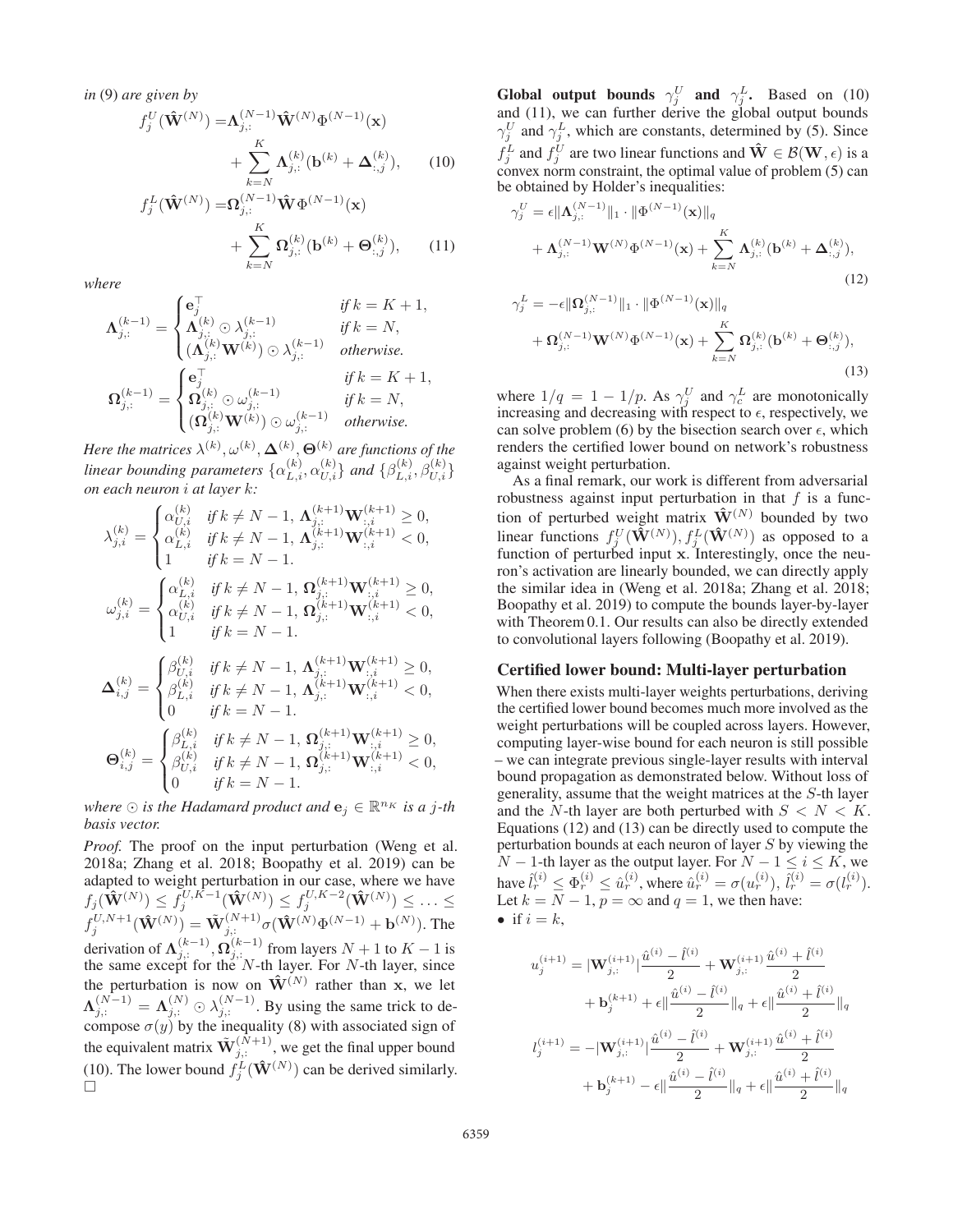$$
\begin{array}{ll} \bullet \ \text{ if } i > k, \\ u_j^{(i+1)} = | \mathbf{W}_{j,:}^{(i+1)} |^{\frac{\hat{u}^{(i)} - \hat{l}^{(i)}}{2}} + \mathbf{W}_{j,:}^{(i+1)} \frac{\hat{u}^{(i)} + \hat{l}^{(i)}}{2} + \mathbf{b}_j^{(i+1)} \\ l_j^{(i+1)} = - | \mathbf{W}_{j,:}^{(i+1)} |^{\frac{\hat{u}^{(i)} - \hat{l}^{(i)}}{2}} + \mathbf{W}_{j,:}^{(i+1)} \frac{\hat{u}^{(i)} + \hat{l}^{(i)}}{2} + \mathbf{b}_j^{(i+1)} \end{array}
$$

and the network output  $f(\mathbf{\hat{W}}^{(S)}, \mathbf{\hat{W}}^{(N)})$ <br> $g(K) \leq f(\mathbf{\hat{X}}^{(S)}, \mathbf{\hat{X}}^{(N)}) \leq g(K)$ . For simple and the network output  $f(\mathbf{W}^{(S)}, \mathbf{W}^{(N)})$  is bounded by  $l_j^{(K)} \le f_j(\mathbf{\hat{W}}^{(S)}, \mathbf{\hat{W}}^{(N)}) \le u_j^{(K)}$ . For simplicity, we present the above analysis with same  $\epsilon$  and without bias perturbathe above analysis with same  $\epsilon$  and without bias perturbation, but our analysis can be extended to the case where  $\epsilon_i$ associated to the i-th layer and when biases **b** are perturbed.

# Weight Quantization with Perturbation **Certificate**

In this section, we revisit the problem of weight quantization, commonly used for network compression, through the lens of certificated robustness against weight perturbation. We propose a unified quantization framework with perturbation certificate by leveraging alternating direction method of multipliers (ADMM).

Weight quantization. Given a finite number of bits, the goal is to discretize a model's weights but to preserve its accuracy. At  $d_k$ -bit quantization of layer k, we use 1 bit to represent zero value, and the remaining  $d_k - 1$  bits to represent at most  $2^{d_k-1}$  different values with distance  $q^{(k)}$ (here we follow the convention from (Zhou et al. 2017; Leng et al. 2018)). The quantization of continuous weights  $W^{(k)} =$  $\mathbf{C}^{(k)}$  is given by

$$
\hat{\mathbf{W}}^{(k)} \in \{ -2^{d_k - 2} q^{(k)}, \dots, -2q^{(k)}, -q^{(k)}, 0, q^{(k)}, 2q^{(k)}, \dots, 2^{d_k - 2} q^{(k)} \}, \ \forall k \in [K] \tag{14}
$$

Here we use the notation of perturbed weights  $\hat{\mathbf{W}}^{(k)}$  to represent the weights after quantization. We remark that the set of quantized values in (14) can easily be encoded using binary bits and implemented in hardware. For example, by storing  $q^{(k)}$ , we can express  $\{-2q^{(k)}, -q^{(k)}, 0, q^{(k)}, 2q^{(k)}\}$ <br>as  $\{-2, -1, 0, 1, 2\}$  $as \{-2, -1, 0, 1, 2\}.$ 

Given the training loss f and the number of bits  $\{d_k\}$ , the problem of weight quantization determines  $\{q^{(k)}, \hat{\mathbf{W}}^{(k)}\}$  by solving the optimization problem

$$
\underset{\{q^{(k)}, \hat{\mathbf{W}}^{(k)}\}}{\text{minimize}} f(\{\hat{\mathbf{W}}^{(k)}\}), \text{ subject to (14)}. \tag{15}
$$

Note that a quantized network may suffer from the generalization issue. However, any weight perturbation within the certified region found by Theorem 0.1 will not cause misclassification. Thus, from the perspective of weight perturbation, one can integrate the certified region with problem (15) to reduce the generalization error caused by quantization. We call the resulting quantization problem *certified weight quantization*, which is given by

$$
\begin{array}{ll}\n\text{minimize} & f(\{\hat{\mathbf{W}}^{(k)}\}) \\
\text{subject to} & (14), \ \|\hat{\mathbf{W}}^{(k)} - \mathbf{C}^{(k)}\|_{\infty} \le \epsilon_c^{(k)}, \ \forall k,\n\end{array} \tag{16}
$$

where  $\epsilon_c^{(k)}$  is a threshold chosen by the radius of the certified perturbation region with respect to (w.r.t.) continuous weights  $\mathbf{C}^{(k)}$  at layer k. Given a training sample **x**, the solution to problem (6) provides  $\epsilon_c^{(k)}(\mathbf{x})$ . The sample-independent threshold  $\epsilon_c^{(k)}$  can then be set as the average or other percentiles of  $\{\epsilon_c^{(k)}(\mathbf{x})\}$  over multiple samples. Our experiments<br>will show that the empirical improvement on the generalizawill show that the empirical improvement on the generalization error of quantized networks is significant by incorporating the certification constraints on weight perturbation.

We finally remark that at the first glance, one may think that problem (16) would yield worse training loss compared to problem (15), since the former has additional constraints. However, due to non-convexity, it is difficult to solve problem (15) and (16) at the *global* optimality. The story is then different when comparing a *local* optimal solution to problem (16) with a *local* optimal solution to problem (15). Suppose that training and testing samples obey the same underlying data distribution, then the proposed robustness certificate can drive the designed sub-optimal quantizer toward better generalization capability. Indeed, our experiments show that the introduction of certificate constraints reduces both training and generalization errors; see Figure 2.

Certified weight quantization via ADMM. Upon defining  $\mathbf{\hat{W}}^k = q^{(k)} \mathbf{\hat{V}}^k$ , problem (16) can be rewritten as

$$
\begin{array}{ll}\n\text{minimize} & f(\{q^{(k)}\hat{\mathbf{V}}^{(k)}\}) \\
\text{subject to} & \hat{\mathbf{V}}^{(k)} \in \mathcal{D}^{(k)}, \forall k, \\
& \|q^{(k)}\hat{\mathbf{V}}^{k} - \mathbf{C}^{(k)}\|_{\infty} \leq \epsilon_c^{(k)}, \forall k\n\end{array} \tag{17}
$$

where  $\mathcal{D}^{(k)} := \{-2^{d_k-2}, \ldots, -2, -1, 0, 1, 2, \ldots, 2^{d_k-2}\}.$ Note that solving problem (17) is challenging since certificate constraints involve bilinear terms  $\{q^{(k)}\tilde{\mathbf{V}}^k\}$ . We propose an ADMM-based problem formulation and optimization algorithm to obtain a solution.

We begin by introducing an auxiliary variable  $\hat{\mathbf{G}}^k$  together with  $\hat{G}^k = \hat{V}^k$  and reformulate (17) by lending itself to the application of ADMM,

$$
\begin{array}{ll}\n\text{minimize} & f(\{q^{(k)}\hat{\mathbf{G}}^{(k)}\}) + \mathcal{I}_1(\{\hat{\mathbf{V}}^{(k)}\}) \\
\text{subject to} & \hat{\mathbf{G}}^{(k)} = \hat{\mathbf{V}}^{(k)}, \forall k, \\
\text{subject to} & \hat{\mathbf{G}}^{(k)} = \hat{\mathbf{V}}^{(k)}, \forall k, \\
\boldsymbol{\pi}_{\text{max}} & \hat{\mathbf{G}}^{(k)} = \hat{\mathbf{V}}^{(k)}, \forall k, \\
\end{array} \tag{18}
$$

where  $\mathcal{I}_1$  and  $\mathcal{I}_2$  are indicator functions encoding the constraints a)  $\hat{\mathbf{V}}^{(k)} \in \mathcal{D}^{(k)}$  for all k, and b)  $\|q^{(k)}\hat{\mathbf{G}}^{(k)}\|$  $\mathbf{C}^{(k)} \|_{\infty} \leq \epsilon_c^{(k)}$  for all k. The key difference from the ADMM formulation in (Leng et al. 2018) is that we impose the auxiliary variable w.r.t.  $\hat{V}^{(k)}$  rather than  $\hat{W}^{(k)}$  so that the variable  $q^{(k)}$  is explicitly included in our formulation.

We then introduce the augmented Lagrangian function of (18) that will be alternatively minimized in ADMM,

$$
\mathcal{L}(\{q^{(k)}\}, \{\hat{\mathbf{V}}^{(k)}\}, \{\hat{\mathbf{G}}^{(k)}\})
$$
\n
$$
= f(\{q^{(k)}\hat{\mathbf{G}}^{(k)}\}) + \mathcal{I}_1(\{\hat{\mathbf{V}}^{(k)}\}) + \mathcal{I}_2(\{q^{(k)}\hat{\mathbf{G}}^{(k)}\})
$$
\n
$$
+ \sum_{k=1}^K (\hat{\mathbf{U}}^{(k)})^T (\hat{\mathbf{G}}^{(k)} - \hat{\mathbf{V}}^{(k)}) + \frac{\rho}{2} \sum_{k=1}^K \|\hat{\mathbf{G}}^{(k)} - \hat{\mathbf{V}}^{(k)}\|_F^2, \quad (19)
$$

where  $\rho > 0$  is a regularization parameter,  $\hat{\mathbf{U}}^{(k)}$  are Lagrangian multipliers w.r.t. equality constraints of (18), and  $\|\cdot\|_F$  denotes the Frobenius norm.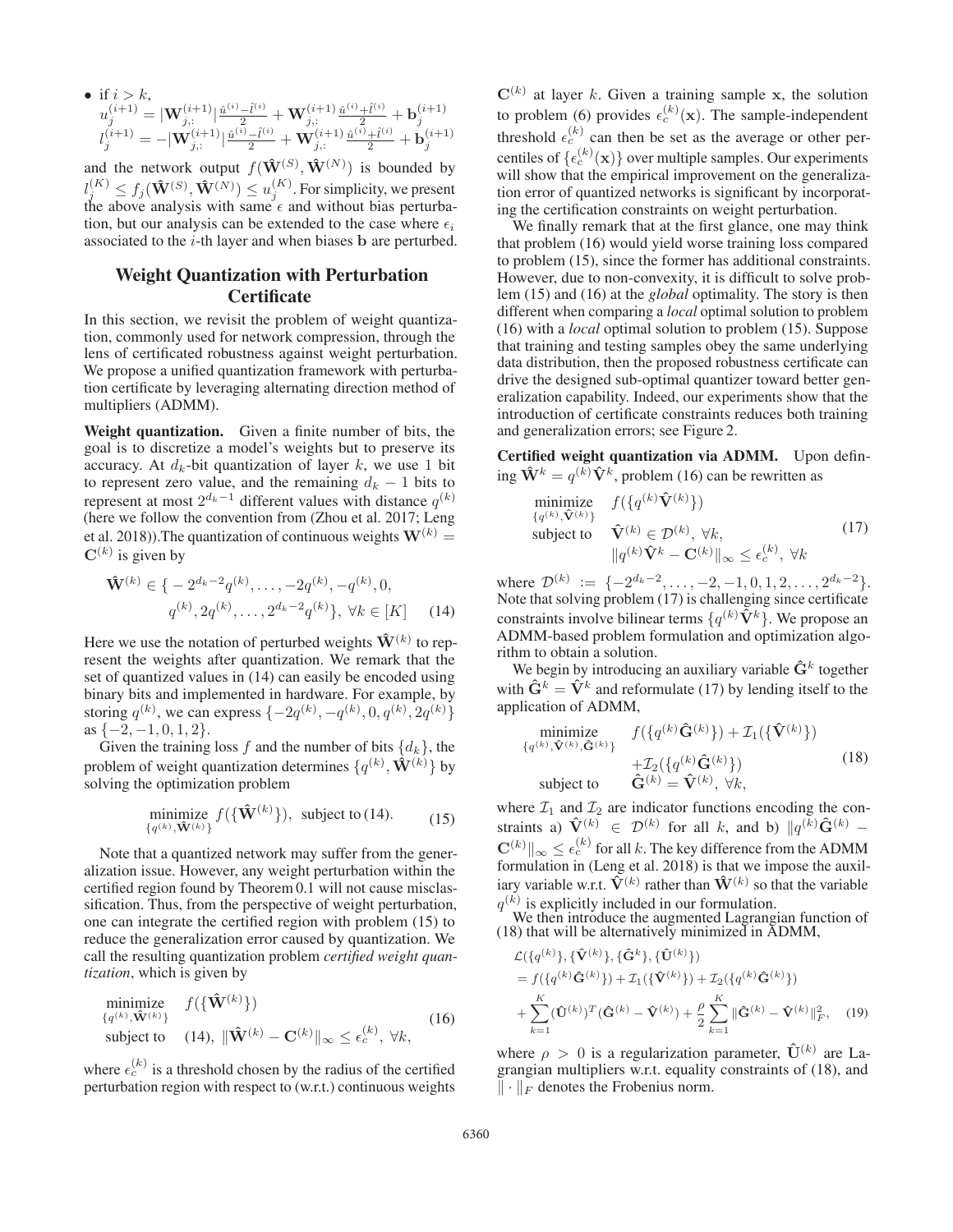For ease of notation, let  $\hat{G}$ , q,  $\hat{V}$  and **U** denote the set of variables  $\{\hat{\mathbf{G}}^{(k)}\}, \{q^{(k)}\}, \{\hat{\mathbf{V}}^{(k)}\}$  and  $\{\hat{\mathbf{U}}^{(k)}\}$ . The main steps of ADMM are alternatively minimizing (19) over *two blocks* of variables,  $\hat{G}$  and  $\{q, V\}$ . That is, ADMM at the  $t$ -th iteration is given by

$$
\hat{\mathbf{G}}(t+1) = \underset{\hat{\mathbf{G}}}{\arg\min} \mathcal{L}(\mathbf{q}(t), \hat{\mathbf{V}}(t), \hat{\mathbf{G}}, \mathbf{U}(t)),
$$
\n(20)

$$
\{\mathbf{q}(t+1), \hat{\mathbf{V}}(t+1)\} = \underset{\mathbf{q}, \hat{\mathbf{V}}}{\arg\min} \mathcal{L}(\mathbf{q}, \hat{\mathbf{V}}, \hat{\mathbf{G}}(t+1), \mathbf{U}(t)), \quad (21)
$$

where  $U(t + 1) = U(t) + \rho(\hat{G}(t + 1) - \hat{V}(t + 1))$ , and we initialize ADMM with specified  $q(0)$ ,  $V(0)$  and  $U(0)$ . We note that problem (21) is decomposable w.r.t. **q** and  $\hat{V}$ ; see equivalent ADMM steps in Proposition 1.

Proposition 1 *The ADMM subproblems* (20) *and* (21) *can be equivalently transformed into a)* **<sup>G</sup>**<sup>ˆ</sup> *-minimization step, b)* **q**-minimization step and c)  $\hat{V}$ -minimization step. That is,

 $\hat{G}$ *-minimization step:*  $\hat{G}(t+1)$  *in* (20) *is given by the solution of the problem*

$$
\begin{array}{ll}\text{minimize} & f(\hat{\mathbf{G}}; \mathbf{q}(t)) + \frac{\rho}{2} \|\hat{\mathbf{G}} - \mathbf{A}\|_{F}^{2} \\ \hat{\mathbf{G}} & \text{subject to} \quad (1/q^{(k)}) \check{\mathbf{D}}^{(k)} \leq \hat{\mathbf{G}}^{(k)} \leq (1/q^{(k)}) \hat{\mathbf{D}}^{(k)}, \ \forall k, \end{array} \tag{22}
$$

*where*  $f(\hat{\mathbf{G}}; \mathbf{q}(t))$  *represents* f *w.r.t. variables*  $\hat{\mathbf{G}}$  *under* given

*values* **q**(t),  $\check{\mathbf{D}}^{(k)} := \mathbf{C}^{(k)} - \epsilon_c^{(k)} \mathbf{I}$ , and  $\hat{\mathbf{D}}^{(k)} := \epsilon_c^{(k)} \mathbf{I} + \mathbf{C}^{(k)}$ .<br> **q**-minimization step:  $\mathbf{q}(t+1)$  in (21) is given by the solu**q***-minimization step:*  $q(t + 1)$  *in* (21) *is given by the solution of the problem*

$$
\begin{array}{ll}\n\text{minimize} & f(\mathbf{q}; \hat{\mathbf{G}}(t+1)) \\
& \text{subject to} \\
& \max\{\hat{a}_1^{(k)}, \hat{a}_2^{(k)}\} \le q^{(k)} \le \min\{\check{a}_1^{(k)}, \check{a}_2^{(k)}\}, \ \forall k. \\
& \text{(23)} \\
& \text{subject to} \\
\end{array}
$$

Let  $I_{k,+}$  and  $I_{k,-}$  denote the index set of positive and neg*ative elements in*  $\hat{\mathbf{G}}^{(k)}(t+1)$ *, respectively. And let*  $I[\mathbf{X}]_I$ <br>*denote the sub-matrix of* **X** *selected by the index set* L *and denote the sub-matrix of* **X** *selected by the index set* I*, and* ·/· *and* max{·} *denote the element-wise division and maxi*mum operation, respectively, Then  $\hat{a}_1^{(k)}$ ,  $\hat{a}_2^{(k)}$ ,  $\check{a}_1^{(k)}$ , and  $\check{a}_2^{(k)}$ <br>in (23) are given by *in* (23) *are given by*

$$
\hat{a}_{1}^{(k)} := \max\{[\check{\mathbf{D}}^{(k)}]_{I_{k,+}}/[\hat{\mathbf{G}}^{(k)}(t+1)]_{I_{k,+}}\},
$$
  
\n
$$
\hat{a}_{2}^{(k)} := \max\{[\hat{\mathbf{D}}^{(k)}]_{I_{k,-}}/[\hat{\mathbf{G}}^{(k)}(t+1)]_{I_{k,-}}\},
$$
  
\n
$$
\check{a}_{1}^{(k)} := \min\{[\hat{\mathbf{D}}^{(k)}]_{I_{k,+}}/[\hat{\mathbf{G}}^{(k)}(t+1)]_{I_{k,+}}\},
$$
  
\n
$$
\check{a}_{2}^{(k)} := \min\{[\check{\mathbf{D}}^{(k)}]_{I_{k,-}}/[\hat{\mathbf{G}}^{(k)}(t+1)]_{I_{k,-}}\}.
$$

 $\hat{\mathbf{V}}$ -minimization step:  $\hat{\mathbf{V}}(t+1)$  in (21) is given by

$$
\hat{V}_{ij}^{(k)}(t+1) = \begin{cases}\n\lfloor B_{ij} \rfloor & B_{ij} \in [-2^{d_k-2}, 2^{d_k-2}] \\
-2^{d_k-2} & B_{ij} < -2^{d_k-2} \\
2^{d_k-2} & B_{ij} > 2^{d_k-2},\n\end{cases}
$$
\n(24)

*where*  $\hat{V}_{ij}^{(k)}(t+1)$  *denotes the*  $(i, j)$ -th element of  $\hat{V}^{(k)}(t+1)$ ,  $\vert x \vert$  represents the nearest integer to x, and  $\mathbf{B} := \hat{\mathbf{G}}(t+1)$  –  $(1/\rho)\mathbf{U}(t)$ .

**Proof:** See Appendix<sup>1</sup>. 
$$
\Box
$$

Comparison with (Leng et al. 2018). We note that (Leng et al. 2018) also uses ADMM to solve a similar problem. The key difference of the two ADMM-based solutions is described as follows. 1) The introduced auxiliary variables in ADMM are different. In (Leng et al. 2018), the auxiliary variables are copies of network weights, ignoring the effect of  $q^{(k)}$ . However, in (18), the auxiliary variables  $\hat{G}^k$  are weights separated from the quantization intervals  $q^k$ . 2) The operator splitting is different. We perform a two-block splitting over the variables  $\hat{G}^k$  and  $\{q^k, \hat{V}^k\}$ , and show that the resulting second-block subproblem can be further decomposed into easier problems (23) and (24). In contrast, a sub-optimal iterative optimization method was internally used in (Leng et al. 2018) to solve a more involved splitting problem.

In Proposition 1, each subproblem can be efficiently handled by standard optimization solvers. In (22)-(23), since the constraint sets are simple box constraints, projected gradient descent methods can be used to find solutions  $\dot{G}(t + 1)$  and  $q(t + 1)$ . In (24), we have the closed-form expression of the solution  $\hat{\mathbf{V}}(t+1)$ . We also note that ADMM is convergent and reaches a sub-linear convergence rate for nonconvex and nonsmooth stochastic optimization (Huang and Chen 2018).

#### Experiments

We demonstrate the effectiveness of our approach under two applications: a) weight quantization described in Sec. and b) model robustness against fault sneaking attack (Zhao et al. 2019b). To align with our theoretical results, we perform experiments under multilayer perceptron (MLP) models of various numbers of layers<sup>1</sup>. The performance is evaluated under 4 datasets, MNIST, MNIST-fashion, SVHN, and CIFAR-10.



Figure 1: Testing accuracy of quantized 8-layer MLP (4, 6, and 8 bits per layer) on SVHN versus the certification constraint parameter chosen by different percentiles of certified weight perturbation lower bounds over 100 training images.

Robustness-aware weight quantization. We consider MLP models of 2, 4, 6, 8 and 10 layers, each of which is quantized using 4, 6, and 8 bits. Figure 1 presents the testing accuracy of the quantized 8-layer MLP on SVHN versus the choice of the certification constraint parameter  $\epsilon_c^{(k)}$  of problem (16). Here we set  $\epsilon_c^{(k)}$  as a percentile of certified robustness bounds (6) over 100 training images. For comparison, we also present the performance of weight quantization by solving problem (15) without imposing certification constraints. We see that the use of certification bounds sig-

<sup>&</sup>lt;sup>1</sup> The appendix and code are available at https://github.com/ lilyweng/Quantization.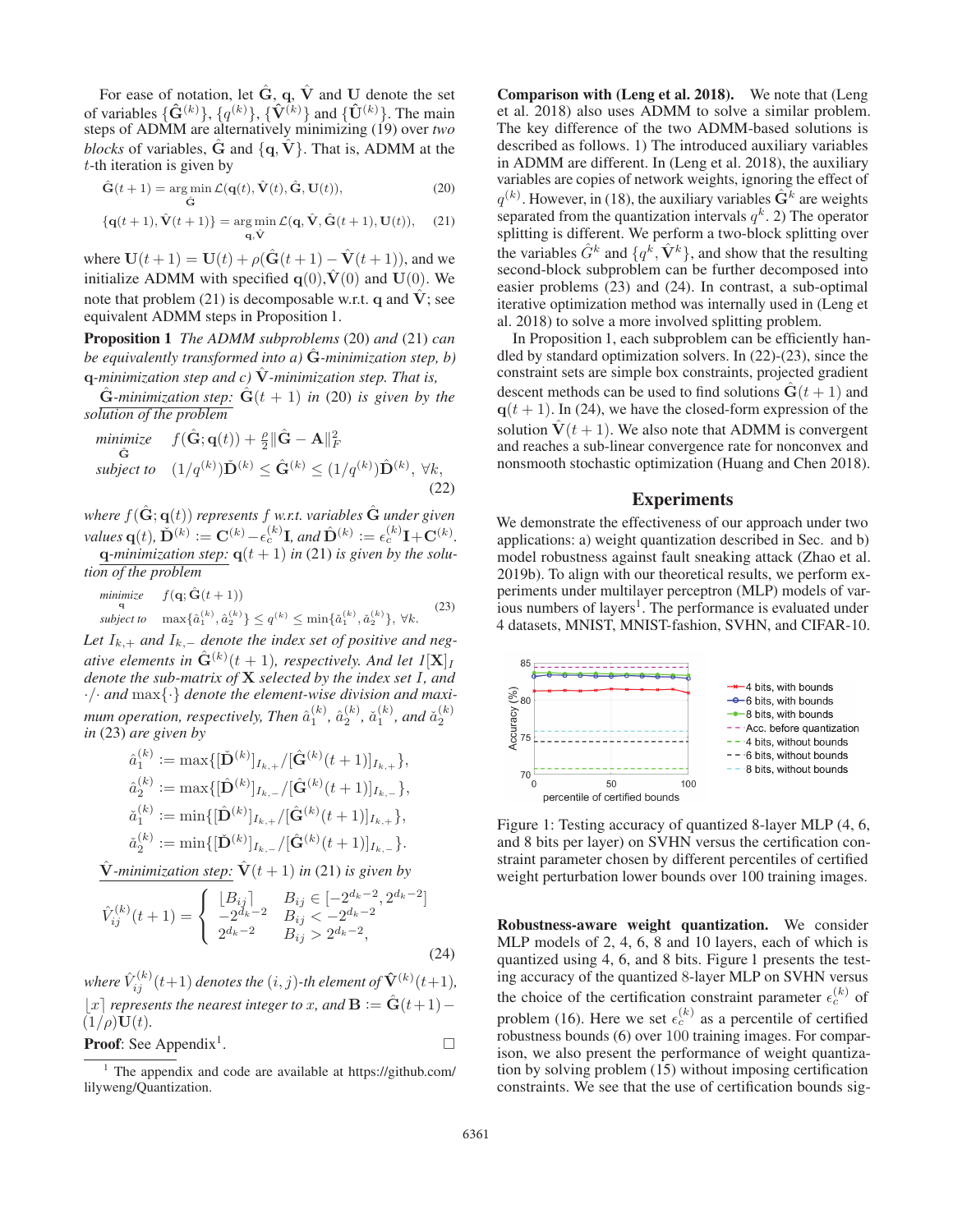

Figure 2: Training/testing accuracy of quantization with/without certification constraints. left) MNIST-Fashion. middle) SVHN. Dashed lines denote training accuracy and solid lines represent test accuracy. Blue lines show the proposed ADMM method with bounds, and green lines show the proposed ADMM method without bounds. Red lines show the LB method without bounds.

nificantly boosts the testing accuracy of quantized networks (around 10% improvement) and approaches the testing accuracy without quantization. Moreover, we observe that the improved performance is insensitive to the choice of  $\epsilon_c^{(k)}$ except a slight degradation when  $\epsilon_c^{(k)}$  is greater than the 90<br>nercentile of certification bounds. This is not surprising since percentile of certification bounds. This is not surprising since the performance of weight quantization without imposing certification constraints is worst, corresponding to the extreme case  $\epsilon_c^{(k)} \to \infty$ . In the following experiments, unless specified otherwise, we choose  $\epsilon_c^{(k)}$  as 50 percentile of certified robustness bounds. Additional results on CIFAR-10 and other model architectures are provided in Table A1 of Appendix. We note that the test accuracy of quantization becomes worse as  $\epsilon_c^{(k)}$  becomes much larger, e.g. the use of 2,5,10 times of 100-th percentile certification bounds yields worse test accuracy 82.7%,78.6%,76.1% for 6 layer MLP with 6 bits quantization, whereas the use of 0, 100th percentile gives 83.4%, 83%. More results are shown in the appendix.

In Figure 2, we compare our proposed method with the ADMM-based low-bits (LB) quantization method (Leng et al. 2018) in terms of training/testing accuracy versus ADMM iterations under datasets MNIST-fashion and SVHN. Recall that the LB method was designed to solve problem (15) without introducing certification constraints. All the methods are initialized from the same pre-trained model of continuous weights. It can be seen from training accuracy that our method converges to a better local optimal solution than the LB method even in the absence of certification constraints. When information on certified robustness bounds is considered, both training and testing accuracy are significantly improved, consistent with results in Figure 1 and Table A1.

Model robustness against fault sneaking attack (Zhao et al. 2019b). It was shown in (Zhao et al. 2019b) that slightly perturbing model weights at a single layer is capable of misclassfying a specific set of natural images toward target labels but keeping classification of unspecified input images intact. The corresponding threat model is called *fault sneaking attack (FSA)*. It is worth mentioning that such an attack is commonly performed at deep layers of a network due to its stealthyness requirement. We refer readers to Appendix for

Table 1: Certified perturbation bounds and  $\ell_{\infty}$ -norm of weight perturbations caused by FSA. Here FAS perturbs the last 4 layers of a 10-layer MLP under 4 datasets.

| dataset       | layer index             | 7                  | 8                    | 9       | 10     |
|---------------|-------------------------|--------------------|----------------------|---------|--------|
| <b>MNIST</b>  | original Acc $(\%)$     | 97.8               | 97.8                 | 97.8    | 97.8   |
|               | Acc after attack $(\%)$ | 94                 | 93.9                 | 93.6    | 94.3   |
|               | certified bound         | $2 \times 10^{-6}$ | $2.6 \times 10^{-5}$ | 0.0003  | 0.0083 |
|               | attack perturbation     | 0.042              | 0.048                | 0.052   | 0.073  |
| MNIST-Fashion | original Acc $(\%)$     | 88.6               | 88.6                 | 88.6    | 88.6   |
|               | Acc after attack $(\%)$ | 84.6               | 84.3                 | 84.0    | 84.3   |
|               | certified bound         | $2 \times 10^{-6}$ | $2.4 \times 10^{-5}$ | 0.00033 | 0.0117 |
|               | attack perturbation     | 0.025              | 0.0306               | 0.0351  | 0.11   |
| <b>SVHN</b>   | original Acc $(\%)$     | 82.6               | 82.6                 | 82.6    | 82.6   |
|               | Acc after attack $(\%)$ | 80.5               | 80.1                 | 80.3    | 80.6   |
|               | certified bound         | $4 \times 10^{-6}$ | $5.6 \times 10^{-5}$ | 0.0008  | 0.035  |
|               | attack perturbation     | 0.023              | 0.027                | 0.036   | 0.102  |
| CIFAR-10      | original Acc $(\%)$     | 56.7               | 56.7                 | 56.7    | 56.7   |
|               | Acc after attack $(\%)$ | 50.2               | 51.1                 | 51.5    | 51.2   |
|               | certified bound         | $4 \times 10^{-6}$ | $5 \times 10^{-5}$   | 0.0007  | 0.027  |
|               | attack perturbation     | 0.036              | 0.04                 | 0.056   | 0.15   |

the detailed setting of attack generation and our experiment.

Table 1 shows the original accuracy (Acc), Acc after FSA, certified lower bound on weight perturbation, and the  $\ell_{\infty}$ norm of weight perturbations caused by FSA. We see that the certified lower bound decreases as the layer index decreases since the linear bound approximation becomes looser when it needs to propagate over more layers prior to the output layer. Moreover, the certified lower bound shares the same pattern of FSA against the layer index. The indicates the intrinsic robustness of networks against FSA: A shallower layer is more vulnerable to FSA, which is also verified by Figure A1. Additional results on ImageNet are shown in the appendix.

### Conclusion

In this paper, we take the first step to study the sensitivity of neural networks to weight perturbations and propose an efficient algorithm for computing a certified robustness bound. Our study on weight perturbation could be useful in both nonadversarial (weight quantization with certified robustness) and adversarial environments (robustness indicator against weight perturbation).

#### Acknowledgments

This work is partly supported by National Science Foundation CNS-1929300.

## References

Abadi, M.; Agarwal, A.; Barham, P.; and et. al. 2016. TensorFlow: Large-scale machine learning on heterogeneous systems. Software available from tensorflow.org.

Athalye, A.; Carlini, N.; and Wagner, D. 2018. Obfuscated gradients give a false sense of security: Circumventing defenses to adversarial examples. *2018 ICML* arXiv preprint arXiv:1802.00420.

Boopathy, A.; Weng, T.-W.; Chen, P.-Y.; Liu, S.; and Daniel, L. 2019. Cnn-cert: An efficient framework for certifying robustness of convolutional neural networks. In *AAAI*.

Boyd, S.; Parikh, N.; Chu, E.; et al. 2011. Distributed optimization and statistical learning via the alternating direction method of multipliers. Foundations and Trends® in Machine Learning.